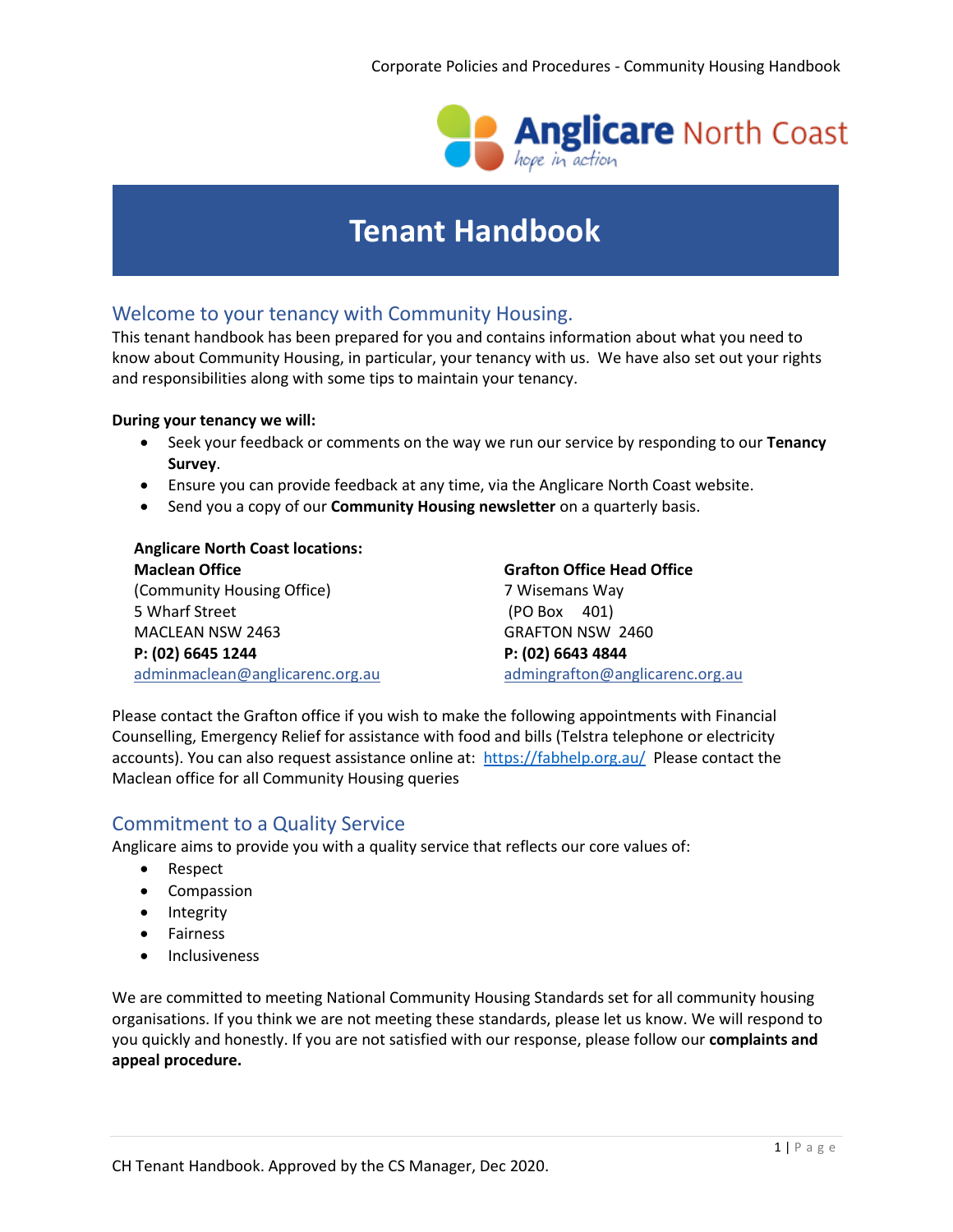| <b>Contents</b>                                                 |                |  |
|-----------------------------------------------------------------|----------------|--|
| <b>Background</b>                                               | 3              |  |
| What Type of Property You Live In                               | 3              |  |
| How we Assess your Rent(Subsidised Rent, Market Rent)           | 3              |  |
| <b>Commonwealth Rent Assistance (CRA)</b>                       |                |  |
| Paying Rent (Centrelink Deductions, Direct Debit, Bank Deposit) | $\overline{4}$ |  |
| <b>Rent receipts</b>                                            | $\overline{4}$ |  |
| <b>Rental Arrears</b>                                           | 4              |  |
| <b>Non-Rent Accounts</b>                                        | 4              |  |
| <b>Bond</b>                                                     | 5              |  |
| <b>Essential Services</b>                                       | 5              |  |
| <b>Pets</b>                                                     | 5              |  |
| <b>Property Condition Report (PCR)</b>                          | 5              |  |
| <b>Transitional Housing</b>                                     | 5              |  |
| <b>Responsibilities</b>                                         | 6              |  |
| <b>Centrelink Income Confirmation</b>                           | 6              |  |
| <b>Changes to Your Household Income</b>                         | 6              |  |
| <b>Income Reviews</b>                                           | 7              |  |
| <b>Changing Circumstances</b>                                   | 7              |  |
| <b>Visitors</b>                                                 | 7              |  |
| <b>Transfers</b>                                                | 7              |  |
| You and Your Neighbours                                         | 7              |  |
| <b>Your Privacy</b>                                             | 8              |  |
| <b>Keys</b>                                                     | 8              |  |
| <b>Inspections</b>                                              | 8              |  |
| <b>Maintenance and Repairs</b>                                  | 8              |  |
| <b>Urgent Repairs</b>                                           | 9              |  |
| <b>Smoke Alarms</b>                                             | 9              |  |
| <b>Common Areas</b>                                             | 9              |  |
| <b>Lawns and Gardens</b>                                        | 10             |  |
| <b>Alterations</b>                                              | 10             |  |
| <b>Being Absent from the Property</b>                           | 10             |  |
| <b>Ending your Tenancy</b>                                      | 10             |  |
| <b>Compliments, Comments and Complaints</b>                     | 11             |  |
| <b>Relevant Contact Information</b>                             | 12             |  |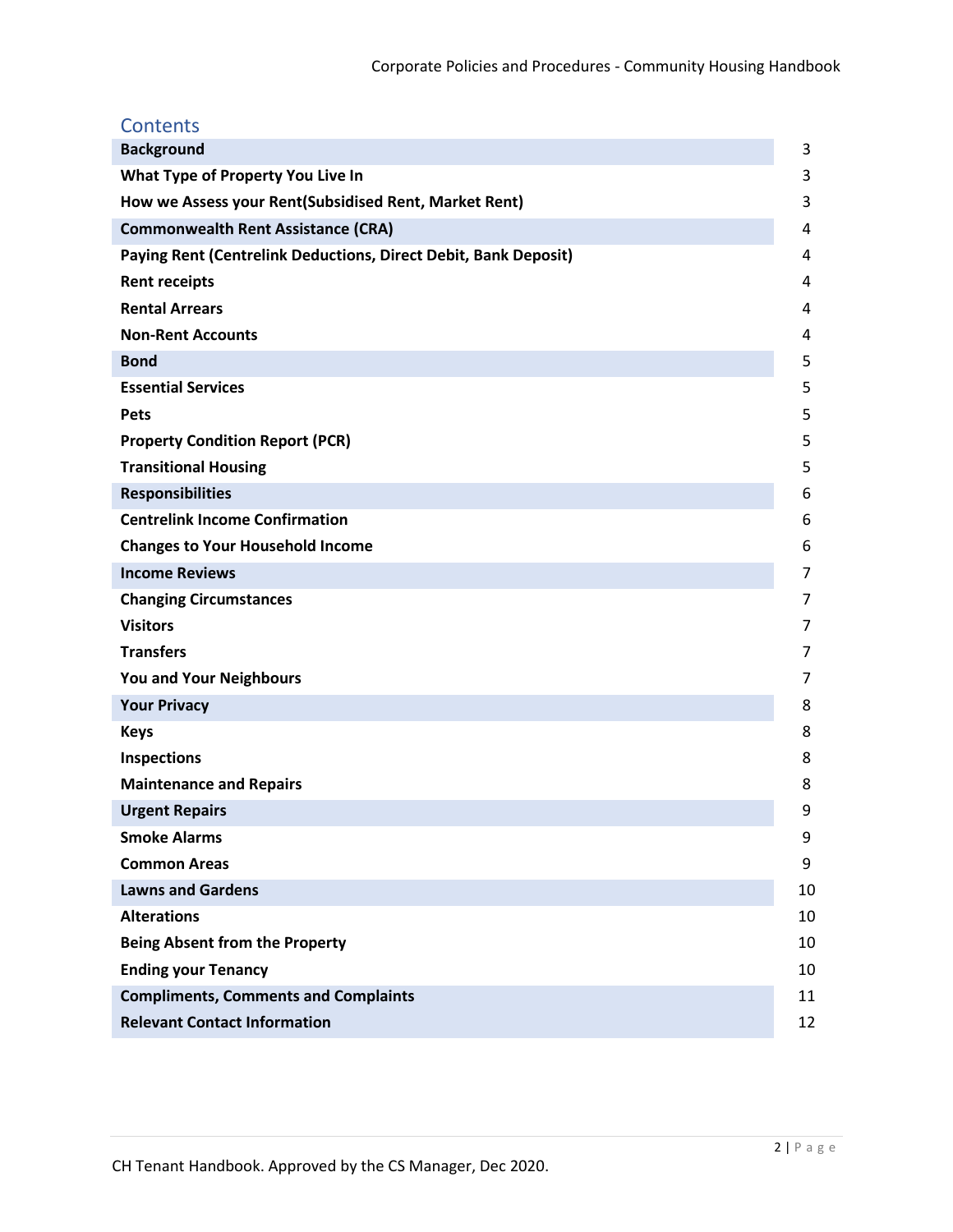# **Background**

Anglicare Community Housing is a not-for-profit program, which aims to provide safe, secure and affordable housing for disadvantaged groups on the Far North Coast of New South Wales. We use a points system to establish need and allocate vacancies on the basis of highest need.

Community Housing manages properties which are located in Grafton, Maclean, Yamba and Murwillumbah. Our properties in Grafton are reserved for clients of Caringa and are therefore not available for nomination or transfer through the Anglicare wait list.

Whilst the majority of our properties are for long term tenancies, we also manage a small number of properties allocated as short term or 'transitional housing' for people in housing crisis. In order to be eligible for transitional housing, clients must receive support from Social Futures and be nominated by them for a vacancy. Tenants of these properties will work with their support agency to move on from transitional accommodation into appropriate longer term accommodation.

# What Type of Property do you live in?

and give you adequate notice of any rent increases.

All properties rented by Community Housing are called "**capital properties**". These properties are owned by the NSW State Government but managed by Anglicare North Coast. They are used to provide long term community housing. Community Housing are responsible for all repairs and maintenance of these properties.

# How We Assess Your Rent

Most community housing tenants will pay rent that is calculated as a percentage of their household income. This is called a 'susbsidised' rent and we explain it in greater detail below.

### **Subsidised Rent**

This is the payment you must make each fortnight. Your subsidised rent is based on your household income and calculated according to the NSW Government's Community Housing Rent Policy. For most of our properties, the amount of rent you pay is calculated at 25% of the gross income of your household plus 100% of Commonwealth Rent Assistance (CRA) to which you are entitled. Some other allowances and benefits, e.g. Family Tax Benefit, are assessed at a lower rate. We assess income from most sources and this includes wages, pensions and benefits, rent assistance, interest on savings/investments and child maintenance. Some income sources are not assessed. Please note your subsidised rent may change during your tenancy. We will inform you of any changes

### **Market Rent**

Your subsidised rent is different to 'market' rent which is a guideline to what your property would normally cost to rent**.** We provide you with information on market rent on signing your tenancy. It is the most you will be asked to pay. Most Community Housing tenants will be entitled to a subsidised rent. If the market rent changes, you will be advised in writing, usually when we complete our review of your household.

We will give you a copy of the Tenant Report when you sign your lease agreement. This shows how your rent is calculated. If your income changes (or the income of any other persons residing in your property changes), please notify us immediately so we can make the necessary adjustments to your rent. It is your responsibility to give us this information.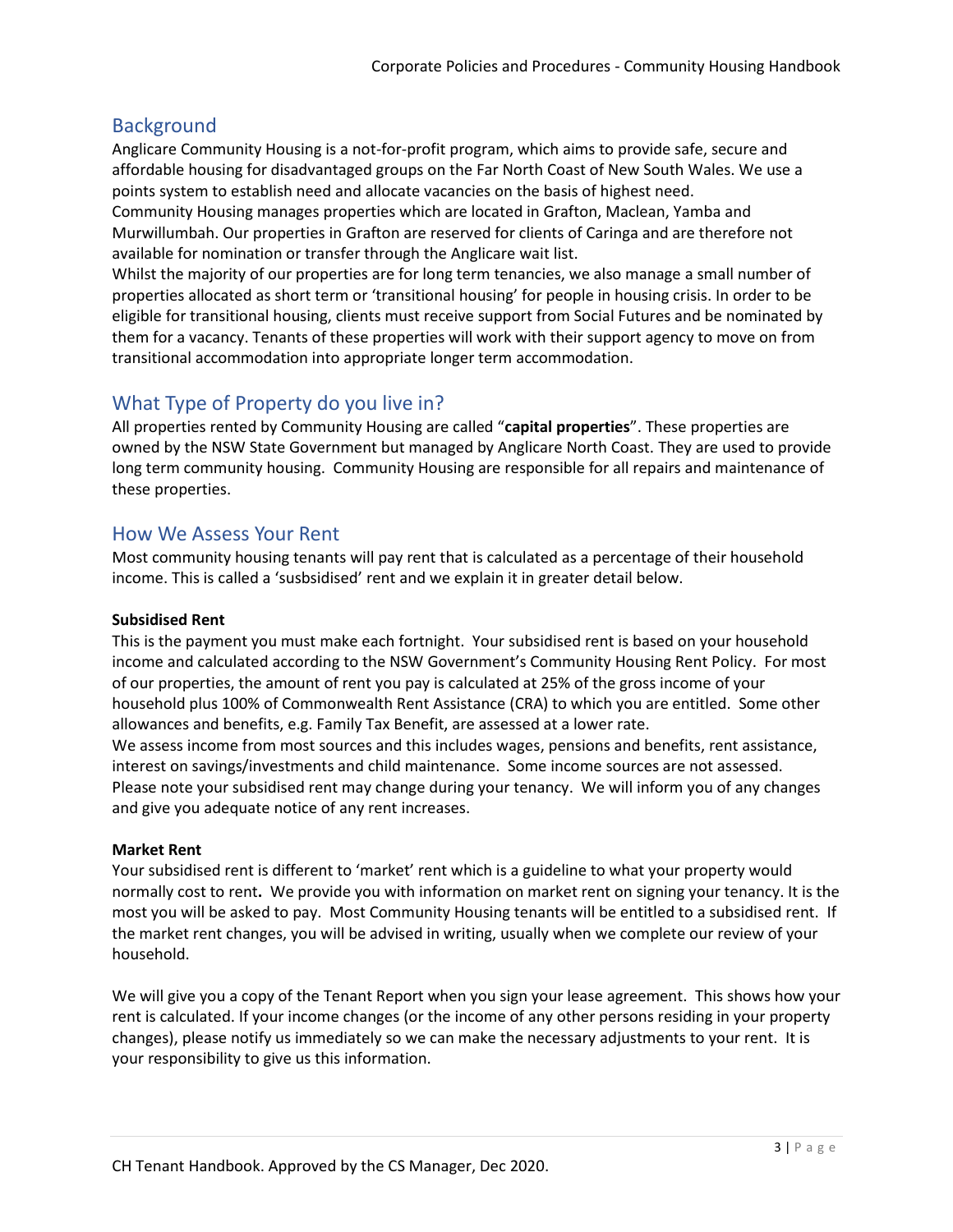# Commonwealth Rent Assistance

If you receive a Centrelink benefit, you may be eligible for Commonwealth Rent Assistance (CRA). After you have signed your Residential Tenancy Agreement, you will have to contact your local Centrelink office and fill out a form to claim the CRA. The rent assistance will be based on the subsidised rent you pay to us. Centrelink calculate your CRA and we will charge 100% of this entitlement.

# Paying Rent

You are required to pay two (2) weeks rent in advance at the beginning of your tenancy. It is important that you keep your rent in advance at all times. Your rent can be paid using the following methods:

### **Centrelink Deduction**

Nearly all of our tenants arrange to have rent directly paid to us through Centrelink via Centrepay. Centrepay is voluntary; is the easiest pay to pay your rent; and is free for Centrelink customers. You will need to sign a **Centrepay Deduction Form** which we can give you at the start of your tenancy and then lodge this form at your local Centrelink office or it can be done online with the Community Housing Officer. It is your responsibility to notify Centrelink of any changes to your rent.

### **Direct Debit from your bank account**

You can also arrange for your bank to transfer funds directly from your account into our account on a regular basis. Please ensure the reference number and your surname are noted in each transaction.

### **Bank deposit**

If you prefer to pay at the bank, check that you have the correct account details of our organisation. Please ensure your reference number is noted in each deposit.

# Rent Receipts

Rent receipts can be provided for any rent payment, upon request. All rents are entered in our Tenancy Maintenance System.

### Rent Arrears

Rent must be paid in advance. If you fall behind in your rent by more than 14 days you are in breach of your tenancy agreement. If you are behind in your rent payment for more than 14 days and fail to make a mutually agreeable agreement, we will start proceedings with the NSW Civil and Administrative Tribunal (NCAT) for either an order for you to pay the rent or an order for possession of the property.

# Non-Rent Accounts

### **As part of your tenancy, you are responsible for:**

- Paying for water usage if your property is separately metered;
- Paying for lawn mowing fees
- Paying for grounds levy
- Any damage to the property;
- The cost of a locksmith to replace locks or provide new keys;
- Ensuring the property is clean and rubbish is removed after you have vacated or transferred.

These are all 'non-rent' debts. You can also make an arrangement to pay an extra amount on to you rent which will be transferred across to pay your non-rent account. Your Community Housing Officer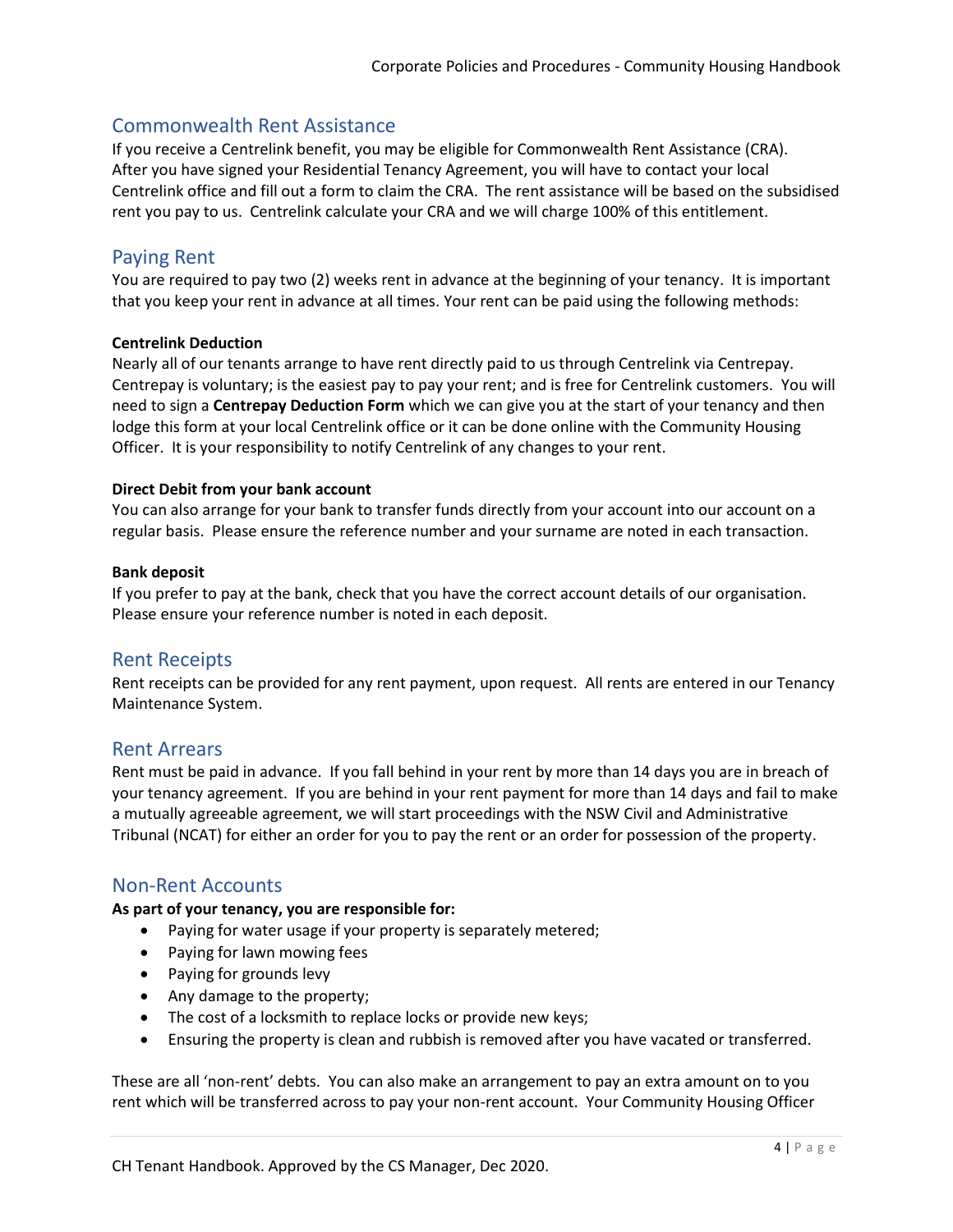can give you more information if you are interested in this arrangement.

### Bond

We charge a rental bond on all of our premises. The bond MUST be paid in advance when you sign your Residential Tenancy Agreement. Once your bond is paid, we will lodge it with the Department of Fair Trading. The bond will be refunded to you along with any interest paid at the end of the tenancy as long as you do not owe any rent and leave the property in the same condition as when you began your tenancy, allowing for normal wear and tear.

### Essential Services

It is your responsibility to have **Electricity and Telephone** connected in your name. You are responsible for all connection and usage charges. If you are on a pension, check with the service provider regarding eligibility for a rental subsidy.

If you have a separate water meter, you are responsible for paying for your **water usage**. There are a number of options available for you to pay for your water. The Community Housing Officer will discuss your water payment options with you when you sign your lease agreement.

#### **Ensure all power and water accounts are finalised when you have vacated the premises.**

### Pets

If you have a pet it is best to discuss this with your Community Housing Officer prior to signing your lease agreement.

Companion pets are pets which provide assistance, service or support to a tenant with disabilities or health issues. Ensure you have a letter from your Doctor and the relevant registration from your local council.

Tenants are not allowed to keep animals that are prohibited under local Council or other legislation. You cannot keep a dog or cat in your property unless we have provided you with written permission.

# Property Condition Report (PCR)

When you sign your tenancy agreement you will receive a **Property Condition Report**. This details the condition of your home before you move in.

**Make sure you:**

- Carefully check through the PCR. It is important to write Y if you agree or N if you disagree under the column marked Tenant. If you feel you would like to add any additional comments to the PCR please do so.
- You must return your completed PCR to Community Housing within **7 days** from the start of the tenancy.
- We will give you one copies an keep the other copy in your file.

Keep your copy in a safe place so that you can check if you leave the property. The PCR will be referred to at the end of the tenancy to assess whether or not your bond will be refunded.

### Transitional Housing

Most new tenancies provided by Community Housing are long-term i.e. tenants are able to stay as long as they continue to meet the responsibilities of their tenancy agreement with us. However, some of our support housing partnerships are for "Transitional housing" only. Transitional housing means you will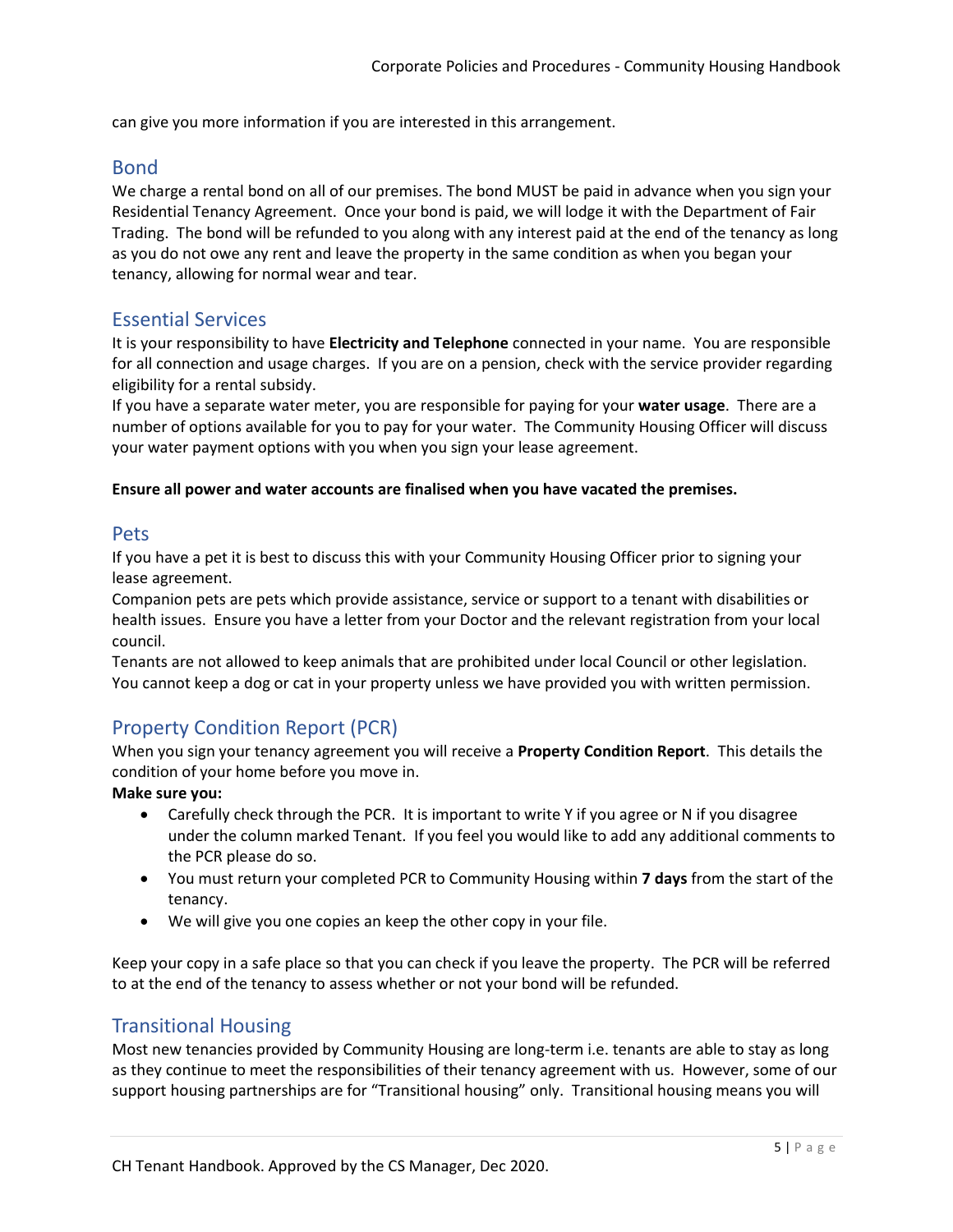be given an agreement for a fixed period only and you will need to move out when the agreement expires.

It is your responsibility to work with \_\_\_\_\_\_\_\_\_\_\_\_\_\_\_\_\_\_\_\_\_\_\_\_\_\_\_\_\_\_\_\_\_ to discuss your tenancy or find more permanent accommodation

# Responsibilities

Anglicare North Coast and tenants both have responsibilities regarding a tenancy agreement.

### **Your responsibilities include:**

- To pay your rent on time.
- To advise us when your household income changes
- To communicate with us when requested.
- To notify Community Housing of any damage to the property or any repairs.
- To maintain gardens and trim bushes within your yard; (special circumstances apply if tenant has difficulty due to age and health issues).
- To ask permission before making alterations or having any repairs done e.g. putting hooks on wall, painting, putting up shelves, installing air conditioners or pay-tv.
- To replace light globes as needed.
- To use your property for residential purposes only (unless you have our permission to operate a business from your home).
- To be a good neighbor and not to cause a nuisance to the people living by you (people visiting your home must also do the same).
- To keep the property in a similar condition to the way it was when you moved in, except for fair wear and tear. You are also required by law to leave it in the same condition if you end your tenancy with us.
- To notify us if you leave the property for more than 4 weeks (even if you are still paying your rent).

### **Our responsibilities include:**

- To keep your home in good repair;
- To speak to you if we have to change your agreement of any of our policies that my affect you;
- To do reported repairs within a reasonable time.

# Centrelink Income Confirmation

Centrelink has an internet based scheme that allows Community Housing to access tenants' income details via the internet. **We can only do this with your authorisation.**

This is easier for you and your family members to obtain your most current Centrelink income statement from us, when we conduct regular rent reviews of your household income. You will be given an Income Confirmation form to sign at the start of your tenancy.

# Changes to your Household Income

If there are any significant income changes for any household members, you will need to notify us within 21 days of the change and provide confirmation from employers or Centrelink. This means you must inform us when a new income earner joins your household.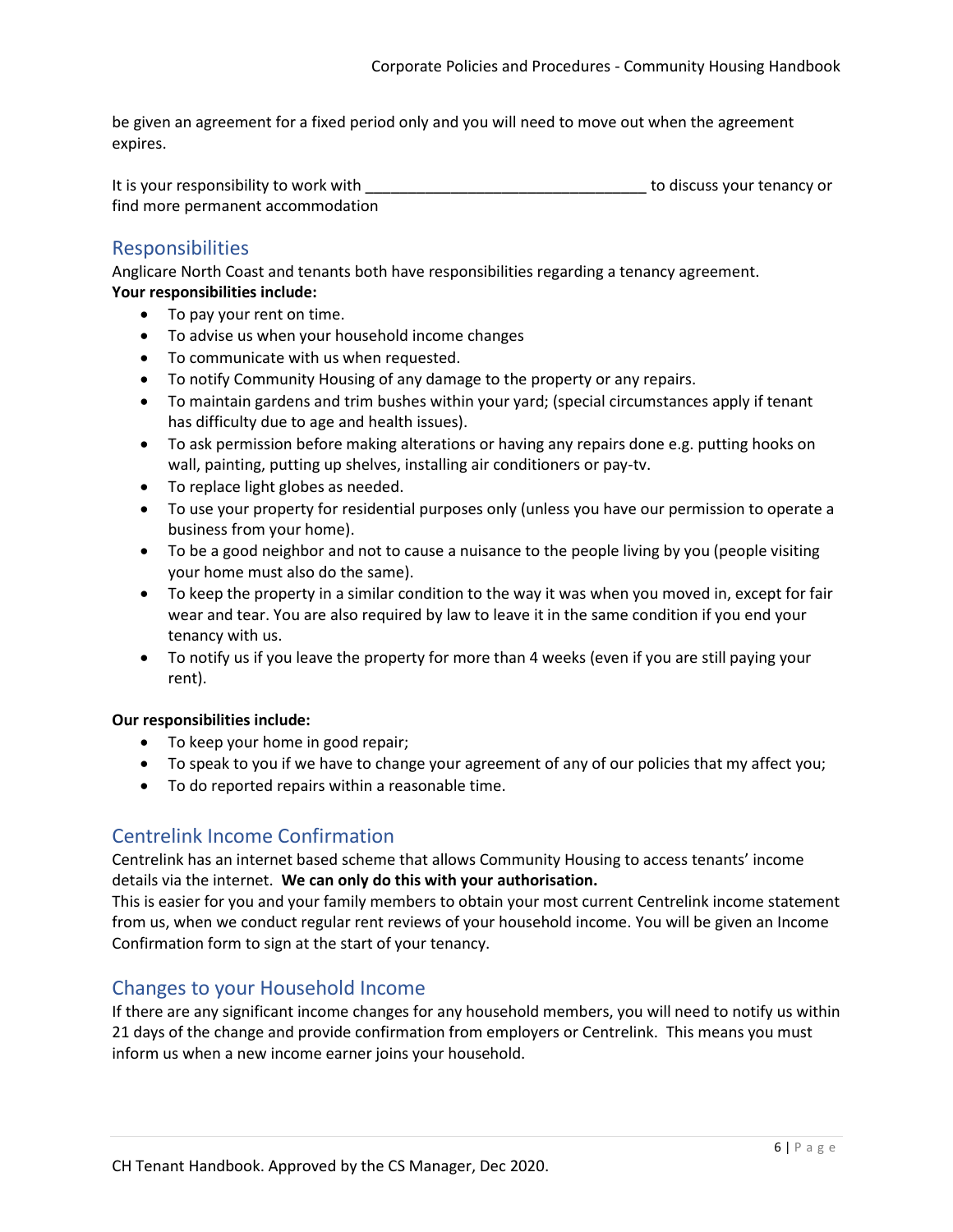# Income Reviews

We will conduct income reviews every six (6) months. This is in accordance with NSW Community Housing Rent Policy.

You will be sent a written, 60 day notice of a rent increase to market rent for your property along with a request to provide proof of your household's gross wages, pension or benefit.

Once we receive this information, your rent will be reassessed and you will be advised in writing of your new rent and commencement date.

**If we do not receive this information by the due date, this means you no longer require a subsidised rent and your rent will be increased to market rent.**

### **PLEASE NOTE**

If you have signed a Centrelink Income Confirmation, you do not usually have to provide any documentation during each income review. The assessment of your rent will be completed automatically for you.

# Changing Circumstances

When you signed your tenancy agreement, we agreed on how many people could live in your home and who these people are. However, we recognize that circumstances change, relationships start or break up; children are born and family members leave home.

Please keep us informed of any changes in your household as approval is needed for any additional household members and changes usually affect your rent. If you wish your partner to move in to your property, please contact your Community Housing Officer. You will need to supply us with their income details and pay rent based on your changed household income.

You will continue to be the legal tenant. This means that you are responsible for the total rent payments and you will keep your housing if you and your partner no longer want to live together.

# **Visitors**

You can of course, have visitors. If they stay for longer than four (4) weeks, they are no longer classified as guests and you must let your Community Housing Officer know.

You cannot sublet, take in borders or set up a share house in a Community Housing property. If you want to have another family member move in, please talk to your Community Housing Officer. If you allow people other than short-term visitors to live at your home without paying rent, or notifying Community Housing of the change in your household numbers, you are in breach of your residential tenancy agreement.

# **Transfers**

Tenants can apply for an internal transfer to another Community Housing property. An application form is available on request.

When a suitable property has become available, your application will be assessed, and if successful, you will be offered the property. **You must meet your own removal expenses.**

# You and Your Neighbours

Having a good relationship with your neighbours is important. Everyone has the right to a quiet and peaceful enjoyment of their home and getting along with your neighbours makes your home a safer and more pleasant place to live. If neighbours disagree or cause a nuisance, it can lead to problems for all concerned. Please always consider your neighbours especially if you are: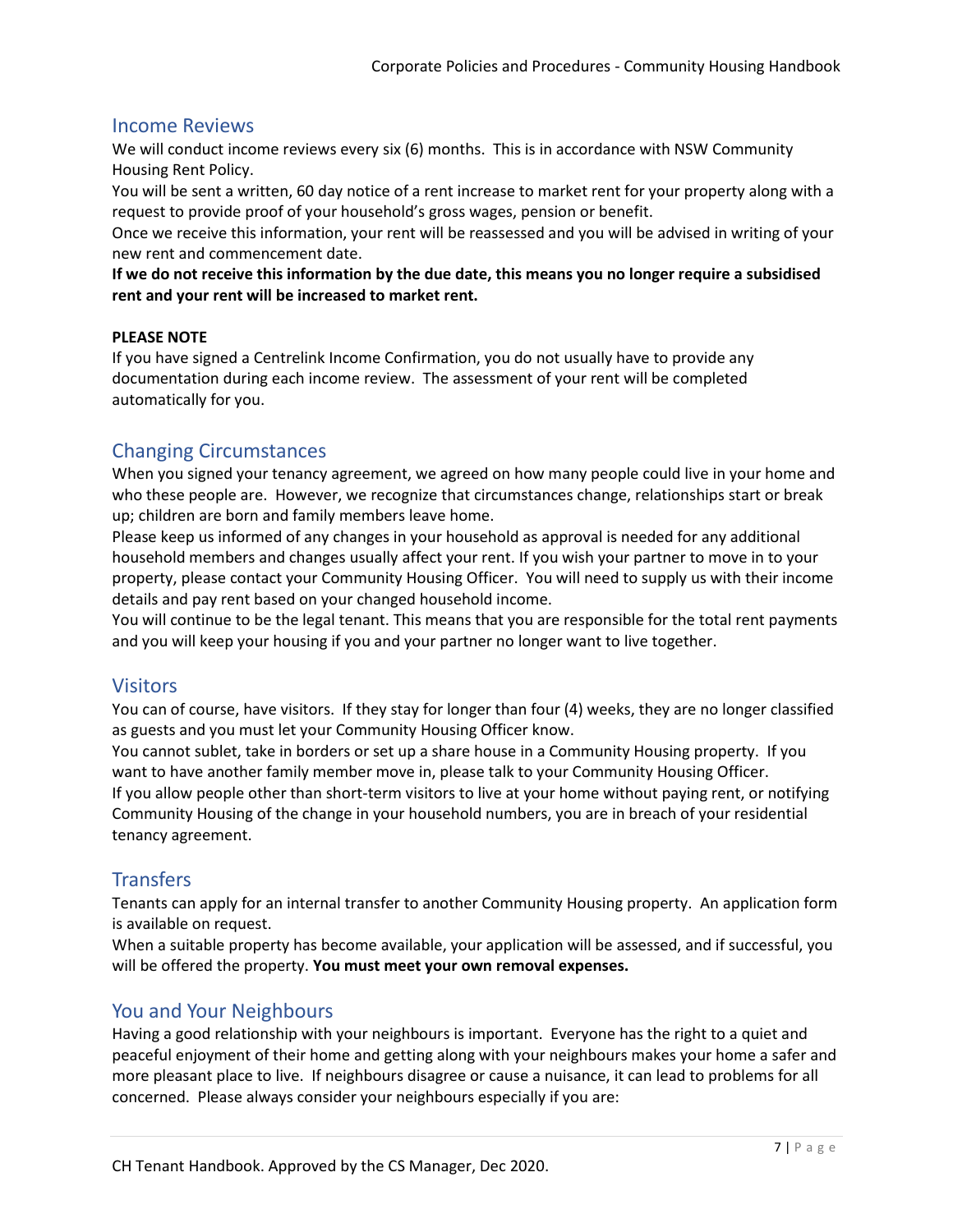- Having a party or a get-together that may cause more noise than usual, let your neighbours know in advance;
- Listening to music or TV. Try and keep your TV, radio or stereo or other sources of noise away from shared walls. This is especially important for those living in units, flats or duplexes.
- Try not to use noisy machinery or appliances when your neighbours are likely to be sleeping.

We expect you to show consideration for your neighbours and not cause nuisance or disturbance for them or their visitors. If you have problems with a neighbour, it is always best to try and sort it out with them first. If this doesn't work, please contact your Community Housing Officer. Depending on the problem we may be able to:

- Contact the neighbour to discuss the matter;
- Call a meeting;
- Advise you to contact a mediator.

### Your Privacy

**We accept that you have a right to privacy, so we guarantee to keep your information confidential.** All information about your tenancy is kept in our office in your tenant file. This file contains your tenancy agreement, copy of your property condition report, Centrelink Income Consent form, Centrepay forms that have been faxed to Centrelink, rent reviews, copies of all correspondence sent and received as well as file notes. You can ask to view your tenant file and we will organise a time for you to do so.

### Keys

Your Community Housing Officer will give you a set of keys for your new home. If you are locked out and do not have a spare key, please contact our office and we will arrange someone to go to your property to open the premises for you.

If you lose them, you will have to pay for the cost to have the keys from our master set cut. All keys are to be returned to us when you vacate the premises. If keys have been lost, a **\$50.00 key replacement fee applies**. This amount will be deducted from costs to be reimbursed back to you.

### Inspections

Inspections of your property are carried out under our residential tenancy laws in NSW. We will give you at least 7 days' notice in writing and at a time that is convenient for you. It is good to make note of any repairs and maintenance for you discuss when your Community Housing Officer is scheduled to inspect the property.

Property inspections are to make sure that everything is working and in good order and that the property is in a similar state to its condition at the start of your tenancy.

# Maintenance and Repairs

If your home needs repairs, contact the office. The more information you can give us regarding the repair, the quicker it can be rectified.

Your request will be entered onto our Tenancy Maintenance System (TMS) and will be allocated to either our maintenance officer or a contractor (depending of the job required).

A work order is sent to our preferred contractor with the job description, address and tenant contact details. The contractor will then contact you to arrange a suitable time & date for the repair to be done.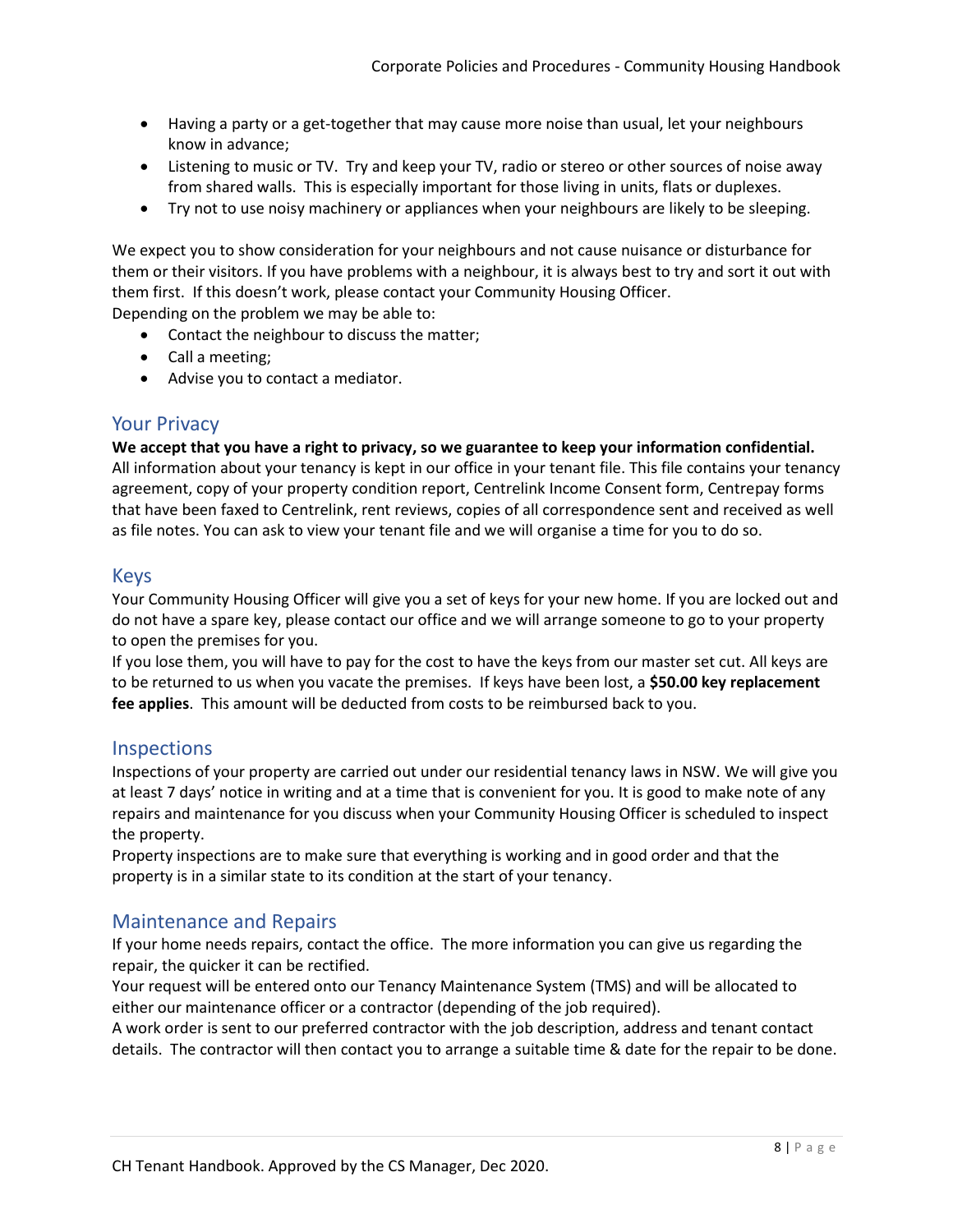# Urgent Repairs

If you have an urgent repair (as noted below) which occurs after office work hours or during school holiday periods, please contact the after-hours mobile phone number where you will need to leave a message. Once we have answered your call, you may then be authorized to contact the nominated tradespeople. **Ensure costs DO NOT exceed \$1,000.**

The following list of repairs are defined as URGENT in the Residential Tenancies Act 2010:

- a burst water service
- an appliance, fitting or fixture that uses water or is used to supply water that is broken or not functioning properly, so that a substantial amount of water is wasted
- a blocked or broken lavatory system
- a serious roof leak
- $\bullet$  a gas leak
- a dangerous electrical fault
- flooding or serious flood damage
- a failure or breakdown of the gas, electricity or water supply to the premises
- a failure or breakdown of any essential service on the residential premises for hot water, cooking, heating, cooling or laundering
- any fault or damage that causes the premises to be unsafe or insecure

The contact information for emergencies change over time, but Community Housing will always provide you with updated information about who to contact. Our regular newsletters will contain this type of information for you.

If the repairs have not been completed within a reasonable amount of time, please contact our office and let us know. Repair contractors should keep to the access arrangement made between you and Community Housing e.g. contacting you before they come to your property.

# Smoke Alarms

Smoke alarms saves lives and are there to protect you and your household members. Different types of properties have different smoke alarm systems in place, and are required by law to have smoke alarms fitted.

All of our capital properties have hardwired alarms and we are responsible for maintaining these alarms. Smoke alarms will be checked at scheduled property Inspections, to make sure that it is working properly.

If you have a smoke alarm that has a replaceable battery, we will put a new battery in when your tenancy starts; after that, you are responsible for replacing the battery if required.

If you are physically unable to replace the battery, you must notify your Community Housing Officer who will arrange for our maintenance officer to do it for you.

# Common Arears

If you share a common area such as parking, washing lines or garbage storage area, please be sensitive to the following issues as they can become a source of conflict:

### **Parking**

Please make sure that cars are parked only in the designated parking area and not on common property such as grass strips or lawn areas. Do not block other people's spots or garages.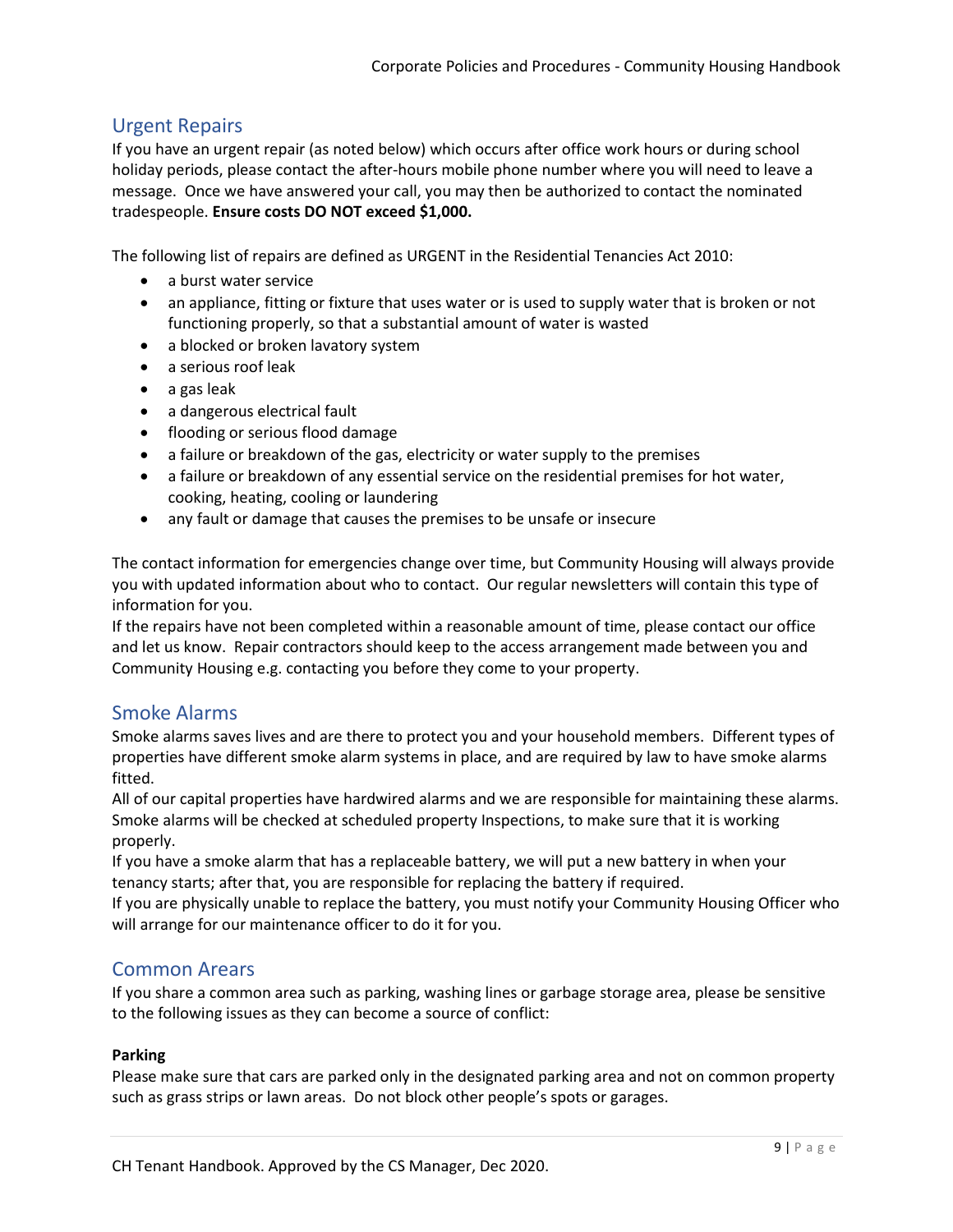### **Garbage**

Rubbish must be placed in the proper bins and there are separate bins for items which can be recycled. Contact the office or your local council on information regarding recycling and which bins to use. If your bin goes missing, please contact our office so we can contact the Council to arrange to have it replaced. **Washing**

If you share a common clothesline, please remember to remove your clothes once they have dried to allow other tenants to access the line.

### **Smoking**

Community Housing discourages all tenants, including their visitors, from smoking in any common areas.

### Lawns and Gardens

Tenants who have yard areas with gardens, are responsible in keeping gardens free of weeds and trees/shrubs trimmed back.

Most of our tenants contribute towards lawn mowing and have their lawns mowed professionally by a contractor. The contractor is only responsible in mowing the lawn, trimming edges and remove grass clippings from the premises.

The contractor is required to cut the lawns a certain amount of time during the colder and warmer seasons in the year, which has been agreed with the office.

Our maintenance officer is responsible for trimming back any bushes/shrubs within common areas.

# Alterations

Your property must be kept in much the same condition as when you moved in, unless Community Housing makes changes or you have written permission to do so.

It is very important that you don't make any changes to the property or garden without consent, even if you pay for it. This includes taking up or changing floor coverings, painting inside or out, changing fittings, improving security with doors, grills or locks, removing plants or lawns and creating gardens. Most people like to have a garden, but trees planted in the wrong place can be very expensive to remove. Also damage to the property can be caused by large trees. If there is an improvement that you would like to make, please contact your Community Housing Officer and we will reply in writing to you. Making changes without our permission is not recommended. It can also be expensive to restore the property to its original condition.

# Being Absent from your Property

If you are leaving your property for more than 4 weeks, then you must notify the office and give us your contact details of where you will be staying in case we have to contact you in an emergency. Please ensure you have arrangements in place with a friend or relative, to have your property checked on a regular basis and mail collected while you are away.

Please inform our office if you need to enter hospital, rehabilitation service or need to travel for personal/work purposes for an extended period of time.

Unless there are exceptional circumstances, if you leave your property for more than 3 months, you will be in serious breach of your tenancy agreement, which may lead to termination.

# Ending Your Tenancy

When you leave a Community Housing property, we would like to reimburse your full bond and offer the property to someone else from our waiting list. If you are ending your tenancy because of domestic and family violence then please tell us to ensure you understand what support is available under the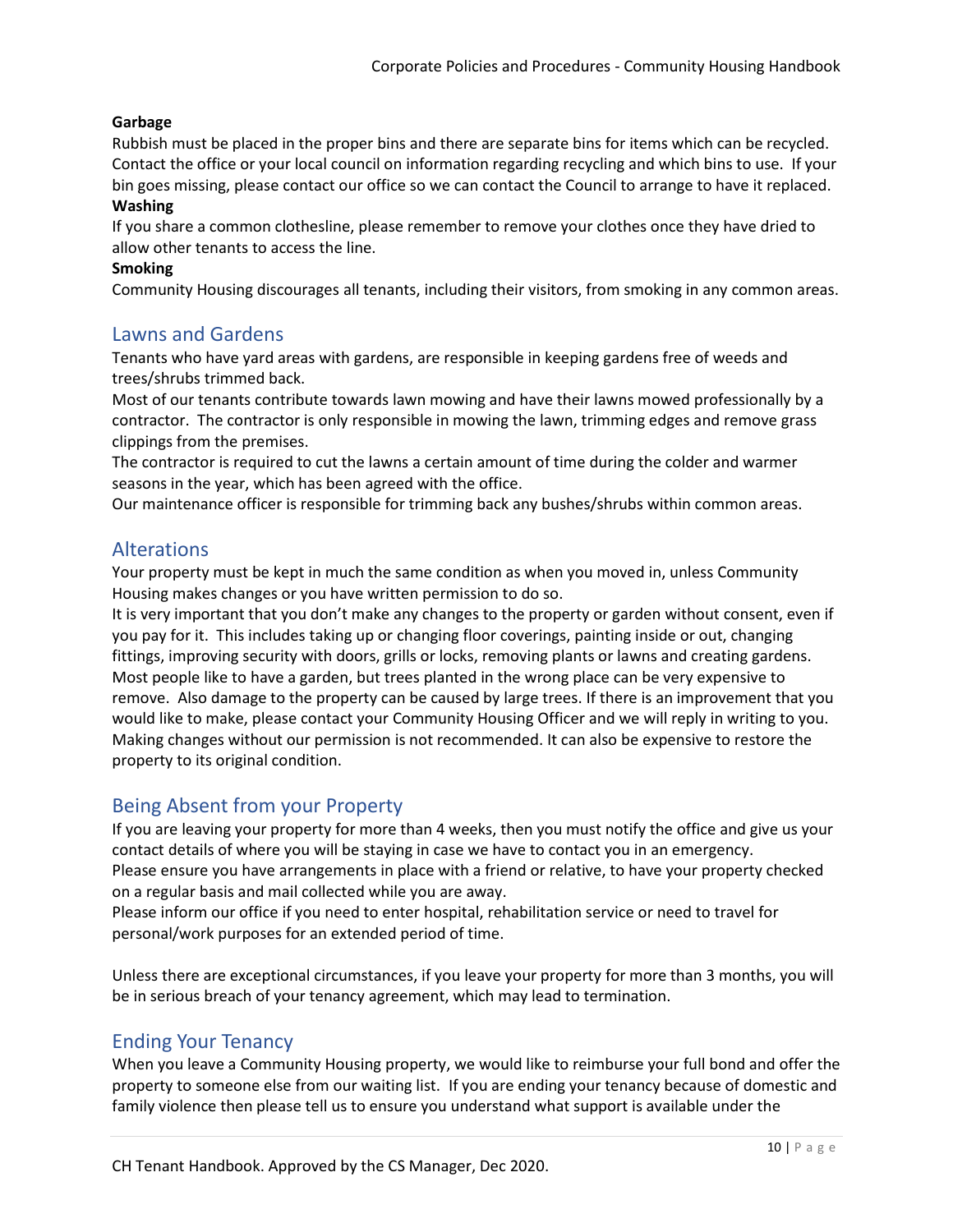Residential Tenancies Act 2010.

### **You can help by:**

- Giving us as much notice as possible of your moving date. It is a condition of your tenancy that you give at least 14 days' notice in writing;
- Leaving the property in a clean and tidy condition. If you do not, we may have to charge you for the cost of cleaning your property;
- Repair or replace anything that you have damaged. If you do not, we will have to charge you for the repairs;
- Arranging carpets to be professionally cleaned;
- Remove all rubbish, both inside and outside.
- Remove all personal goods, including disused furniture and electrical equipment.
- Ensure your rent is paid up to the end of your tenancy and that any other non-rent accounts have been paid.

#### **You should also:**

- Arrange for a final water meter reading;
- Tell your telephone provider;
- Tell your electricity provider;
- Give us your new address so that we can forward any correspondence and in some cases, your bond (we usually ask for your bank account details);

Your Community Housing Officer will contact you and arrange an end of tenancy property inspection on the day you vacate the premises.

Any items left on the premises will be packed up, labeled and stored in our storage shed. Once the tenant has made contact, we will arrange a date and time for the items to be picked up. Items can be stored for a period up to 3 months.

### **Domestic and Family Violence**

If you are ending your tenancy because of domestic and family violence then please tell us to ensure you understand what support is available under the Residential Tenancies Act 2010. Please also view our Community Housing Policy and Procedures regarding ending a tenancy due to domestic and family violence.

# Complaints and Appeals

If you would like to tell us how we are doing, you should use our Complaints and Appeals (C&A) process. We will give you a copy of the C&A brochure when you sign your tenancy. It is also available as a fact sheet on our website: www.anglicarenorthcoast.org.au

Compliments will be passed on to the relevant worker(s). Comments will be passed on to the relevant worker(s) and action taken, where appropriate to improve our service

Sometimes we might make a mistake or make a decision that is actually contrary to our own policy. If this happens, it is important that you let us know so that we can address the problem and improve our service. You may choose any way you like to make your complaint—in person, over the phone or in writing (post, SMS or email). Please refer to our C & A brochure and call our team on 6643 4844 to get information on how to proceed with your preferred method or to directly lodge your complaint. You can have an advocate or support person help you at any point. You may also seek independent advice at any point. The agencies on page 22 of this handbook may be able to help you.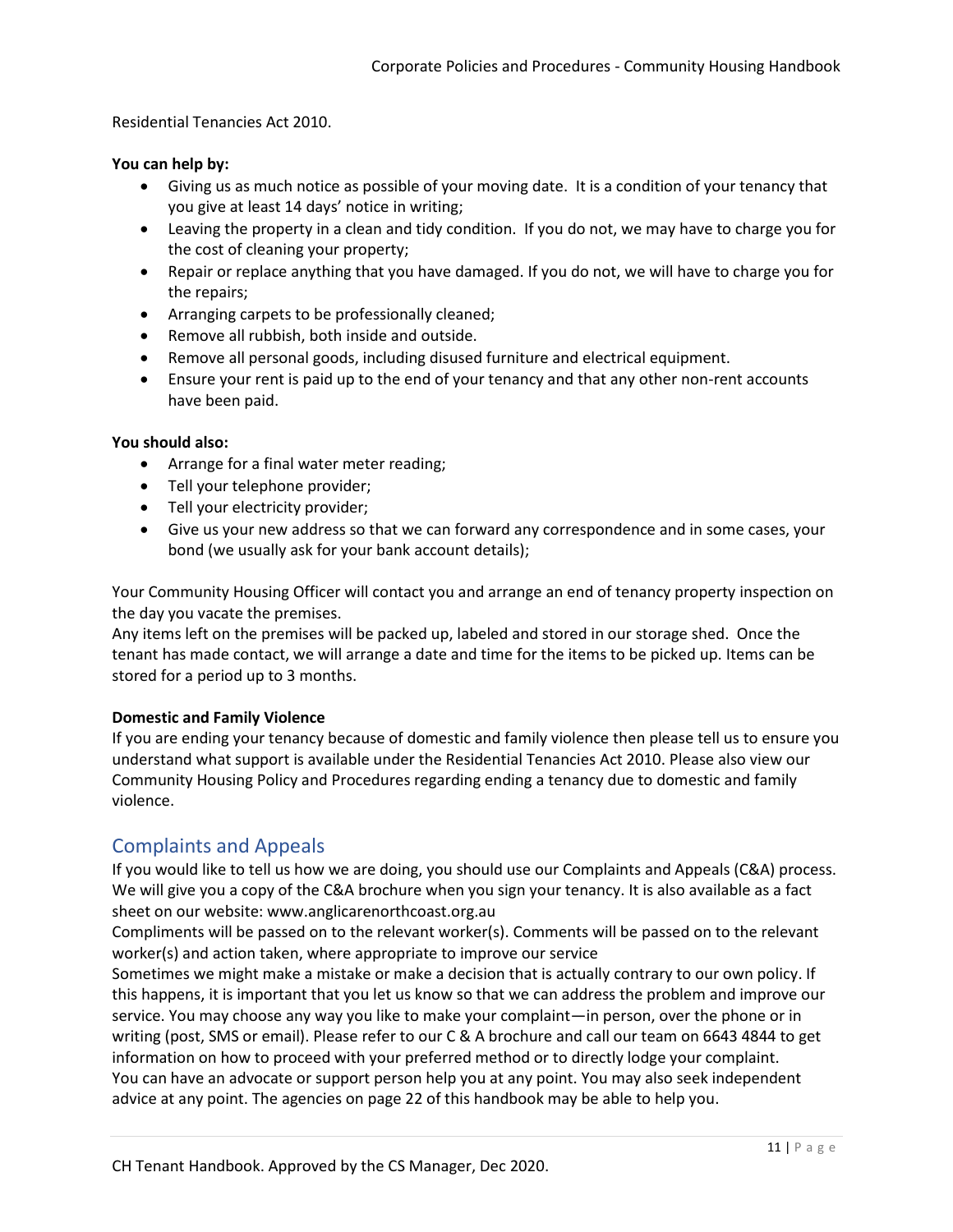If you are in our transitional properties, you may also want to contact your support worker from Connecting Home, Social Futures.

If you are unhappy with how we resolve your complaint and wish to appeal any decision, you may contact the agencies listed on page 22 for support as well as the:

NSW Civil and Administrative Tribunal (NCAT) [www.ncat.nsw.org.au](http://www.ncat.nsw.org.au/) 1800 006 228

NCAT is a specialist service which has the authority to deal with disputes between community housing tenants and the community housing provider. You can lodge your appeal online, download forms or call them.

#### **Tenants will not be "victimised" for appealing a decision or raising a complaint about our services**.

# External Support and Appeals

We are only too happy to assist you. Please find below relevant contact numbers that may assist you in other areas:

**Northern Rivers Aboriginal Tenants Advocacy and Advice Service**  [www.tenants.org.au/aboriginal-tenants](http://www.tenants.org.au/aboriginal-tenants)

1800 248 913 or 6643 4426

**Northern Rivers Tenants Advocacy and Advice Service**  www.tenants.org.au/taas/nortaas 1800 649 135 or 6621 1022

#### **NSW Fair Trading**

www.fairtrading.nsw.gov.au/housing-and-property or www.fairtrading.nsw.gov.au/contact-us 13 32 20 (8.30am –5m, Mon– Fri)

#### **Australian Charities and Not-for-Profits Commission**

[www.acnc.gov.au](http://www.acnc.gov.au/) 13 22 62 (9am—5pm, Mon—Fri)

#### **Service NSW**

Call 13 77 88

#### **Food Assistance**

| St Vincent's De Paul  | 664201288    |
|-----------------------|--------------|
| Salvation Army        | 1300 371 288 |
| Anglicare North Coast | 6643 4844    |

#### **Services Australia**

| Job Seeker Payment       | 132 850 |
|--------------------------|---------|
| <b>Family Assistance</b> | 136 150 |
| <b>DSP</b>               | 132 717 |

**NSW Housing Appeals** Committee Call 1800 629 794 or 02 8741 2555 Email: hac@facs.nsw.gov.au https://www.hac.nsw.gov.au/

#### **Registrar for Community Housing**

Phone/Fax: 1800 330 940 | F: (02) 8741 2522 Email: registrar@facs.nsw.gov.au www.rch.nsw.gov.au